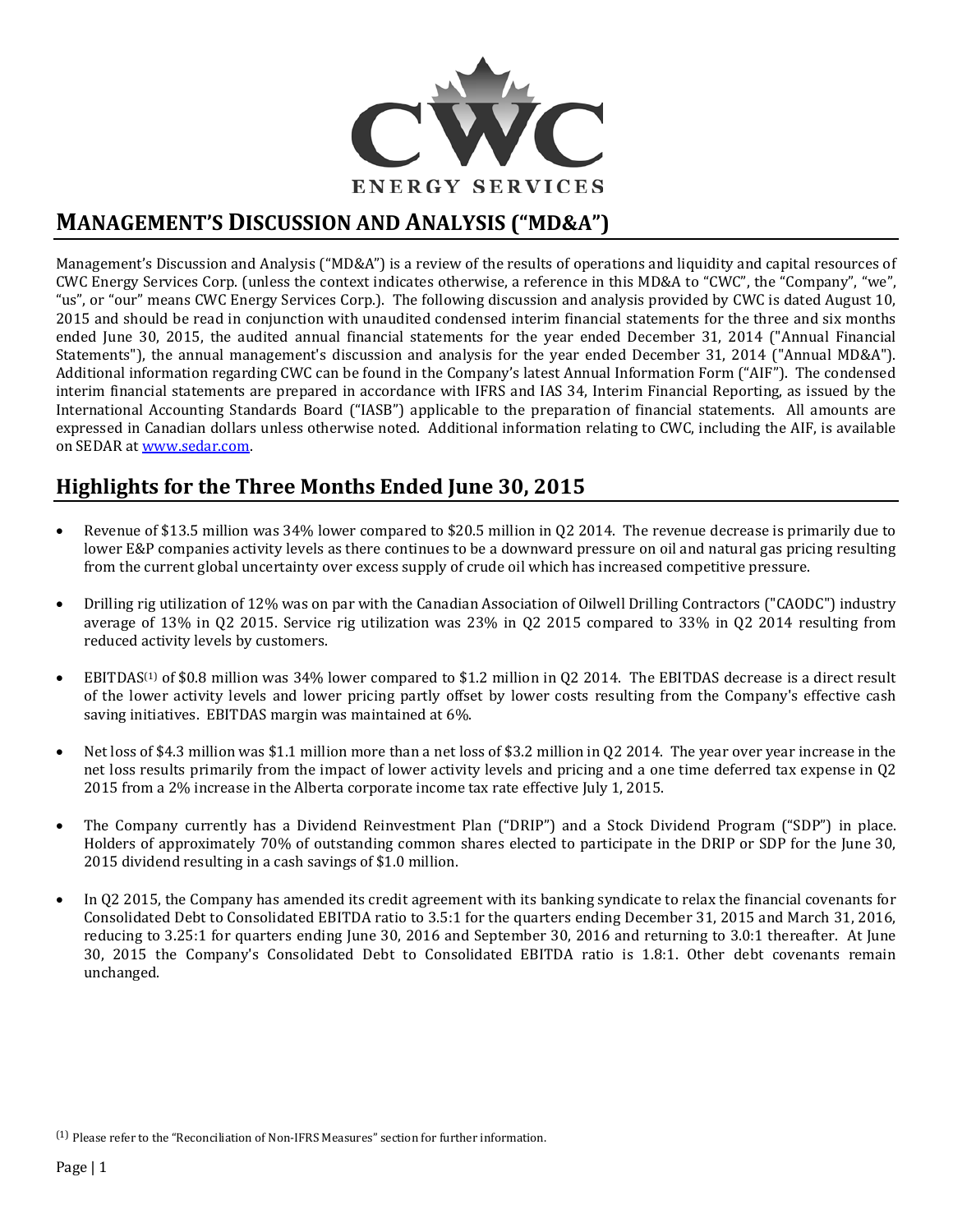- Revenue of \$41.3 million was 30% lower compared to \$58.9 million in the prior year with a decrease in the Production Services segment of \$27.9 million being partially offset by a \$10.4 million increase in revenue in the Contract Drilling segment. The Contract Drilling segment was purchased in May 2014 and as a result 2015 represents the first full fiscal period of results.
- Year to date, Service Rig utilization is 26% versus 47% in 2014 resulting from reduced activity levels by customers. Coil tubing utilization was 45% for the six month period versus 44% in 2014 due to the successful strategy of focusing on SAGD wells as opposed to deeper wells in the other parts of the WCSB.
- EBITDAS was \$6.0 million, a decline of \$4.6 million from the first six months of 2014. EBITDAS for the Production Services Segment declined \$8.5 million from lower activity and pricing when compared to 2014. This decline was partially offset by a \$4.0 million increase in EBITDAS for Contract Drilling segment and \$0.1 million increase in Corporate costs as a result of increased costs associated with the Contract Drilling segment being incurred for six months in 2015 partially offset by cash saving initiatives.
- \$5.3 million in cash dividends has been saved through the implementation of a DRIP and SDP. Although these plans are dilutive to shareholders who elect to receive a cash dividend it has provided the Company additional financial flexibility to navigate these difficult times while continuing to provide shareholders a return on their investment.

### **Corporate Overview**

CWC Energy Services Corp. is a premier contract drilling and well servicing company operating in the WCSB with a complementary suite of oilfield services including drilling rigs, service rigs and coil tubing. The Company's corporate office is located in Calgary, Alberta, with operational locations in Nisku, Grande Prairie, Slave Lake, Red Deer, Lloydminster, Provost and Brooks, Alberta and Weyburn, Saskatchewan. The Company's shares trade on the TSX Venture Exchange under the symbol "CWC".

|                                                       |             | Three months ended |          |             | Six months ended |             |
|-------------------------------------------------------|-------------|--------------------|----------|-------------|------------------|-------------|
|                                                       |             | <b>June 30,</b>    |          |             | <b>June 30,</b>  |             |
| \$ thousands, except shares, per share                |             |                    |          |             |                  |             |
| amounts, margins and ratios                           | 2015        | $2014^{(1)}$       | % Change | 2015        | $2014^{(1)}$     | % Change    |
| <b>FINANCIAL RESULTS</b>                              |             |                    |          |             |                  |             |
| Revenue                                               |             |                    |          |             |                  |             |
| Contract drilling <sup>(1)</sup>                      | 2,639       | 3,240              | (19%)    | 13,612      | 3,240            | $n/m^{(3)}$ |
| Production services                                   | 10,869      | 17,248             | (37%)    | 27,726      | 55,621           | (50%)       |
|                                                       | 13,508      | 20,488             | (34%)    | 41,338      | 58,861           | (30%)       |
|                                                       |             |                    |          |             |                  |             |
|                                                       |             |                    |          |             |                  |             |
| EBITDAS <sup>(2)</sup>                                | 777         | 1,176              | (34%)    | 6,031       | 10,632           | (43%)       |
| EBITDAS margin (%) <sup>(2)</sup>                     | 6%          | 6%                 |          | 15%         | 18%              | (3%)        |
|                                                       |             |                    |          |             |                  |             |
| Funds from operations (2)                             | 777         | 461                | 69%      | 6,031       | 9,844            | (39%)       |
| Net income (loss)                                     | (4,294)     | (3, 182)           | 35%      | (4,256)     | 63               | $n/m^{(3)}$ |
| Net income (loss) margin (%)                          | (32%)       | (16%)              | (16%)    | $(10\%)$    | 0%               | $(10\%)$    |
|                                                       |             |                    |          |             |                  |             |
| Dividends declared                                    | 1,435       | 4,856              | (70%)    | 2,856       | 7,494            | (62%)       |
|                                                       |             |                    |          |             |                  |             |
| Per share information                                 |             |                    |          |             |                  |             |
| Weighted average number of shares                     |             |                    |          |             |                  |             |
| outstanding - basic                                   | 283,902,087 | 213,515,563        |          | 280,797,326 | 184,591,172      |             |
| Weighted average number of shares                     |             |                    |          |             |                  |             |
| outstanding - diluted                                 | 283,902,087 | 213,515,563        |          | 280,797,326 | 194,334,851      |             |
| EBITDAS <sup><math>(1)</math></sup> per share – basic | \$0.00      | \$0.01             |          | \$0.02      | \$0.06           |             |
| EBITDAS <sup>(1)</sup> per share - diluted            | \$0.00      | \$0.01             |          | \$0.02      | \$0.05           |             |
| Net income (loss) per share - basic and diluted       | (\$0.02)    | $(\$0.01)$         |          | (\$0.02)    | \$0.00           |             |
| Dividends declared per share                          | \$0.005     | \$0.0175           |          | \$0.01      | \$0.035          |             |

# **Financial and Operational Highlights**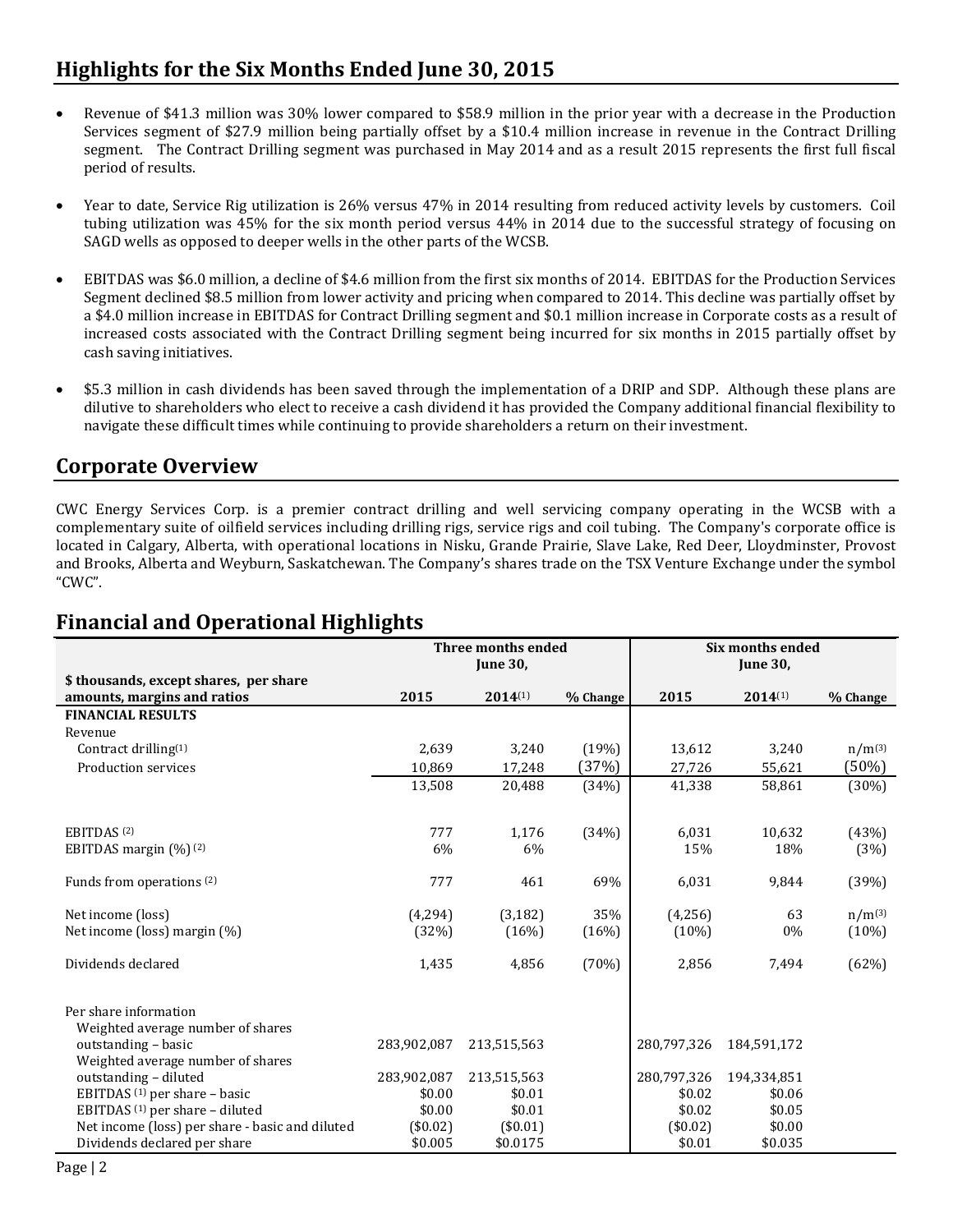|                                                       | June $301$ | December 31, |
|-------------------------------------------------------|------------|--------------|
| \$ thousands, except margins and ratios               | 2015       | 2014         |
| <b>FINANCIAL POSITION AND LIQUIDITY</b>               |            |              |
| Working capital (excluding debt) (2)                  | 6,526      | 20,603       |
| Working capital (excluding debt) ratio <sup>(2)</sup> | 2.0:1      | 2.2:1        |
| Total assets                                          | 249.544    | 275.353      |
| Total Long-term debt (including current portion)      | 51,618     | 65,666       |
| Shareholders' equity                                  | 171.100    | 172.705      |

 $(1)$  CWC entered into the contract drilling business on May 15, 2014, through the acquisition of Ironhand and results are included May 16, 2014 onward.

(2) Please refer to the "Reconciliation of Non-IFRS Measures" section for further information.

(3) Not meaningful.

Working capital (excluding debt) and total assets have decreased since December 31, 2014 from collection of accounts receivables combined with lower sales revenue in the first half of 2015 compared to Q4 2014. Long term debt (including current portion) has decreased as Funds from Operations and collection of accounts receivable exceeded capital expenditures, interest and dividends in the six months ended June 30, 2015.

Shareholders' equity has decreased since December 31, 2014 as net losses and dividends have more than offset the additional equity issued under the company stock option plan, restricted share plan, and the DRIP and SDP.

#### **Operational Overview**

The acquisition of Ironhand Drilling Inc. ("Ironhand") on May 15, 2014 resulted in the aggregation of the well servicing and other oilfield services segments into the Production Services segment, as this acquisition shifted the Company's internal financial reporting and operational management structure. Management concluded that the well servicing and other oilfield services segments share similar economic characteristics and are also similar in other respects in accordance with IFRS 8.12.

#### **Contract Drilling**

Ironhand was acquired on May 15, 2014 and renamed CWC Ironhand Drilling representing our Contract Drilling segment. Our Contract Drilling segment has a fleet of nine telescopic double drilling rigs with depth ratings from 3,200 to 4,500 metres, eight of nine rigs have top drives and the rig fleet has an average age of six years. In Q2 2015 Rig #3 was upgraded to include a Pad Rig Walking System. All of the drilling rigs are well suited for the most active depths for horizontal drilling in the WCSB, including the Montney, Duvernay, Cardium and other deep basin horizons.

| <b>OPERATING HIGHLIGHTS</b>        | <b>June 30,</b><br>2015 | March 31.<br>2015 | December 31.<br>2014 | September 30,<br>2014 | <b>June 30,</b><br>$2014^{(4)}$ |
|------------------------------------|-------------------------|-------------------|----------------------|-----------------------|---------------------------------|
| <b>Drilling Rigs</b>               |                         |                   |                      |                       |                                 |
| Number of drilling rigs $(1)$      | q                       |                   | q                    |                       | 8                               |
| Revenue per operating day $(2)$    | \$26,661                | \$30,553          | \$29,305             | \$27.715              | \$30,258                        |
| Drilling rig operating days        | 99                      | 359               | 693                  | 551                   | 107                             |
| Drilling rig utilization $\%$ (3)  | 12%                     | 44%               | 84%                  | 75%                   | 29%                             |
| CAODC industry average utilization |                         |                   |                      |                       |                                 |
| rate<br>.                          | 13%                     | 34%               | 45%                  | 46%                   | 26%                             |

(1) Number of drilling rigs at the end of the period.

(2) Revenue per operating day is calculated based on operating days (i.e. spud to rig release basis). New drilling rigs are added based on the first day of field service.

 $^{(3)}$  Drilling rig utilization is calculated based on operating days (i.e. spud to rig release basis) in accordance with the methodology prescribed by the CAODC.

(4) Ironhand was acquired on May 15, 2014, as such the Contract Drilling Segment includes the results for the period commencing May 16, 2014.

Contract Drilling revenue of \$2.6 million for the quarter and \$13.6 million for the first half of 2015 was achieved with a utilization rate of 12% and 28% respectively comparable to the CAODC industry average of 13% and 24% for the same periods. Drilling activity levels continue to be affected by the global oversupply of oil and corresponding collapse in oil prices of greater than 50% which has led our E&P customers to reduce drilling, completions and production maintenance programs to conserve their cash resources until commodity prices improve and E&P companies increase their programs.

#### **Production Services**

CWC is the third largest service rig provider in the WCSB, having a modern fleet of 74 service rigs as at June 30, 2015. The Company's service rig fleet consists of 41 single, 27 double, and 6 slant rigs. CWC's fleet is amongst the newest in the WCSB. Rig services include completions, maintenance, workovers and abandonments with depth ratings from 1,500 to 5,000 metres.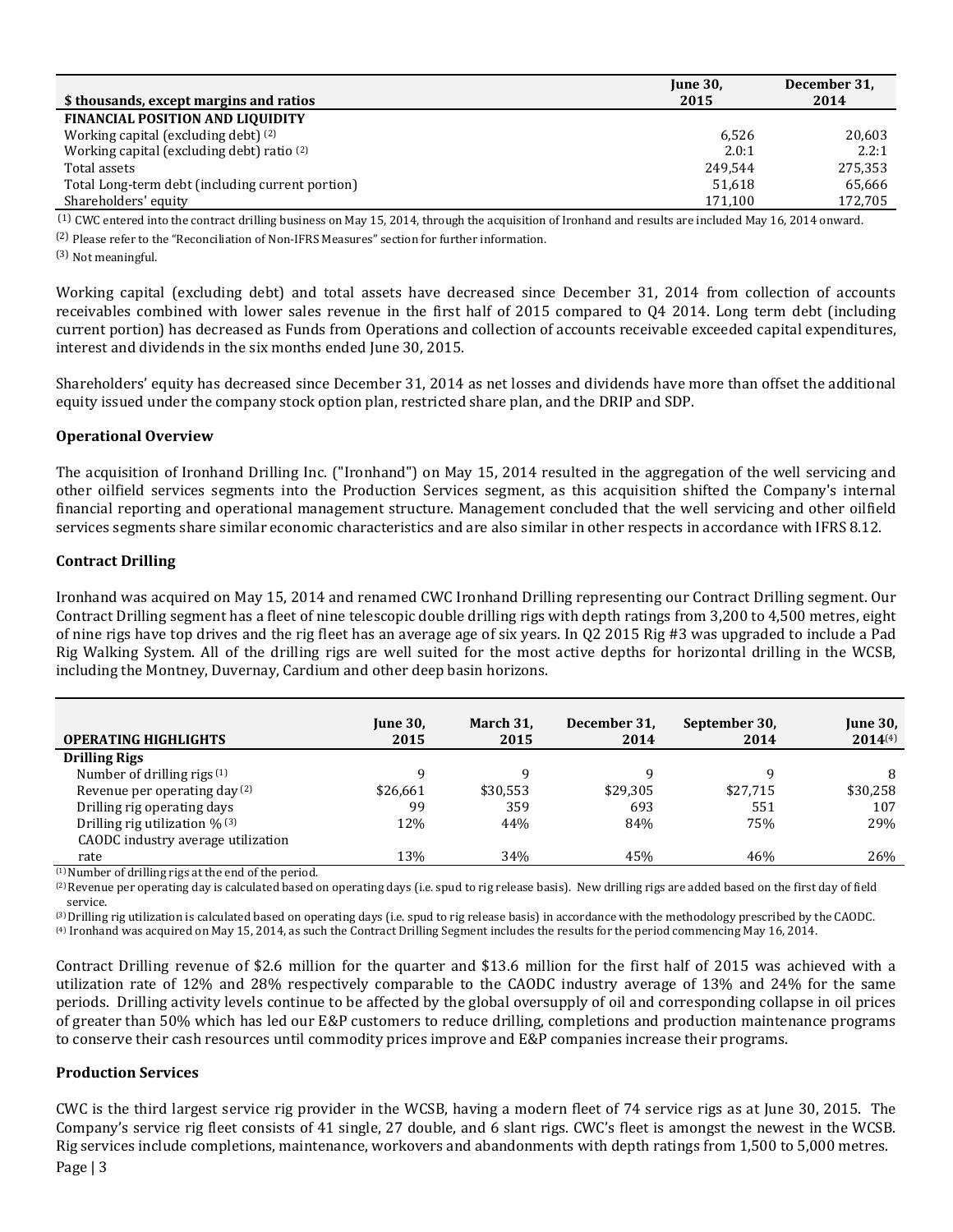CWC's Class I, II and III coil tubing units have depth ratings from 1,500 to 4,000 metres. As at June 30, 2015, the Company's fleet of nine coil tubing units consist of five Class I, three Class II and one Class III coil tubing units. The market for the Class III deep coil tubing unit has become extremely competitive with an increased supply of new deep coil tubing units over the last several years having an adverse affect on industry utilization and pricing. In light of these competitive challenges for CWC's one Class III coil tubing unit, the Company has chosen to focus its sales and operational efforts on its eight Class I and II coil tubing units which are better suited at servicing steam-assisted gravity drainage ("SAGD") wells, which are shallower in depth and more appropriate for these coil tubing units.

|                             | Three months ended |         |         |         |                 |         |         |         |
|-----------------------------|--------------------|---------|---------|---------|-----------------|---------|---------|---------|
| <b>OPERATING HIGHLIGHTS</b> | <b>June 30,</b>    | Mar 31, | Dec 31. | Sep 30. | <b>June 30,</b> | Mar 31, | Dec 31. | Sep 30, |
|                             | 2015               | 2015    | 2014    | 2014    | 2014            | 2014    | 2013    | 2013    |
| <b>Service Rigs</b>         |                    |         |         |         |                 |         |         |         |
| Number of units $(1)$       | 74                 | 73      | 72      | 71      | 71              | 71      | 71      | 71      |
| Operating hours             | 14,051             | 16.580  | 28.644  | 26.354  | 20,399          | 37.652  | 33,828  | 32,190  |
| Revenue per hour            | \$668              | \$769   | \$790   | \$756   | \$752           | \$820   | \$786   | \$755   |
| Utilization $\%$ $(2)$      | 23%                | 29%     | 45%     | 42%     | 33%             | 61%     | 52%     | 51%     |
| <b>Coil Tubing Units</b>    |                    |         |         |         |                 |         |         |         |
| Number of units $(1)$       | 9                  | 9       | 9       | 9       | 7               | 8       | 8       | 8       |
| Operating hours             | 2,111              | 4.351   | 2,631   | 2.056   | 1.403           | 4.600   | 2.106   | 1,833   |
| Revenue per hour            | \$724              | \$885   | \$825   | \$894   | \$784           | \$967   | \$1.129 | \$1,074 |
| Utilization $\%$ $(3)$      | 29%                | 60%     | 32%     | 29%     | 22%             | 64%     | 29%     | 25%     |

 $<sup>(1)</sup>$  Number of units at the end of the period – includes units which are out of service for recertification, refurbishment or otherwise unavailable in the period.</sup>

 $<sup>(2)</sup>$  Service rig utilization is calculated based on 10 hours a day, 365 days a year. New service rigs are added based on the first day of field service. Service rigs</sup> requiring their 24,000 hour recertification, refurbishment or have been otherwise removed from service for greater than 90 days are excluded from the utilization calculation until their first day back in field service.

(3) Coil tubing unit utilization is calculated based on 10 hours a day, 365 days a year. New coil tubing units are added based on the first day of field service.

Production Services revenue was \$10.9 million for the quarter, \$27.7 million year to date, down \$6.4 million and \$27.9 million respectively year over year. Service rig revenue was severely impacted by a reduction in activity levels to 23% compared to 33% in Q2 2014 and a 11% reduction in hourly rates compared to the prior period. E&P customers asked for and were given significant pricing reductions to help them become more competitive given the current commodity price environment and our competitors are working at lower rates to maintain or increase utilizations. Coil tubing utilization of 29% compared to 22% in Q2 2014 continued to be relatively strong as the focus on production work for shallower SAGD wells was resilient in the current environment. The 8% decrease in the coil tubing units' average hourly rate is a function of shallower Class I and II unit work in Q2 2015 compared Q2 2014 having experienced less pricing pressure from CWC's customers. In September 2014, the Company sold its Snubbing assets and business which contributed year to date 2014 revenue of \$3.0 million and EBITDAS of \$0.8 million with no corresponding amounts in year to date 2015. In March 2015, CWC suspended its non-core Well Testing business indefinitely, which contributed year to date 2014 revenue of \$1.1 million and EBITDAS of (\$53) thousand.

The Company completed, but has yet to put into service, two new slant service rigs, Rig #505, completed during Q1 2015 and Rig #506 completed in Q2 2015. The addition of these two new slant service rigs will bring the slant fleet to six rigs and will help CWC establish a greater market presence servicing the growing number of heavy oil and SAGD wells.

### **Outlook**

The Canadian oil and gas industry has been negatively impacted by ongoing volatility of commodity prices and reduced capital and operating budgets of E&P companies. The timing and magnitude of a crude oil and/or natural gas price recovery continues to be uncertain as global political and economic events put pressure on the commodity supply and demand imbalance. In addition, concern over the impact of the newly elected Alberta government with significant corporate income tax and carbon tax rate increases announced in Q2 2015 and the potential outcome of an announced royalty review has created uncertainty for oil and gas and oilfield services industries' investors. In June 2015, The Canadian Association of Oilwell Drilling Contractors ("CAODC") updated its 2015 forecast to 5,531 wells drilled in western Canada, down 19% from its January 2015 estimate, highlighting the short and medium term challenges for the oilfield services industry.

The lower activity and pricing pressure in 2015 is expected to negatively impact CWC's revenue, EBITDAS and funds from operations. In 2015, CWC implemented several cash saving initiatives aimed at preserving our cash resources and maintaining our balance sheet strength as well as retaining our most valuable asset – our key employees. The Company believes cash saving initiatives are necessary to maneuver CWC through these choppy industry conditions until commodity prices recover.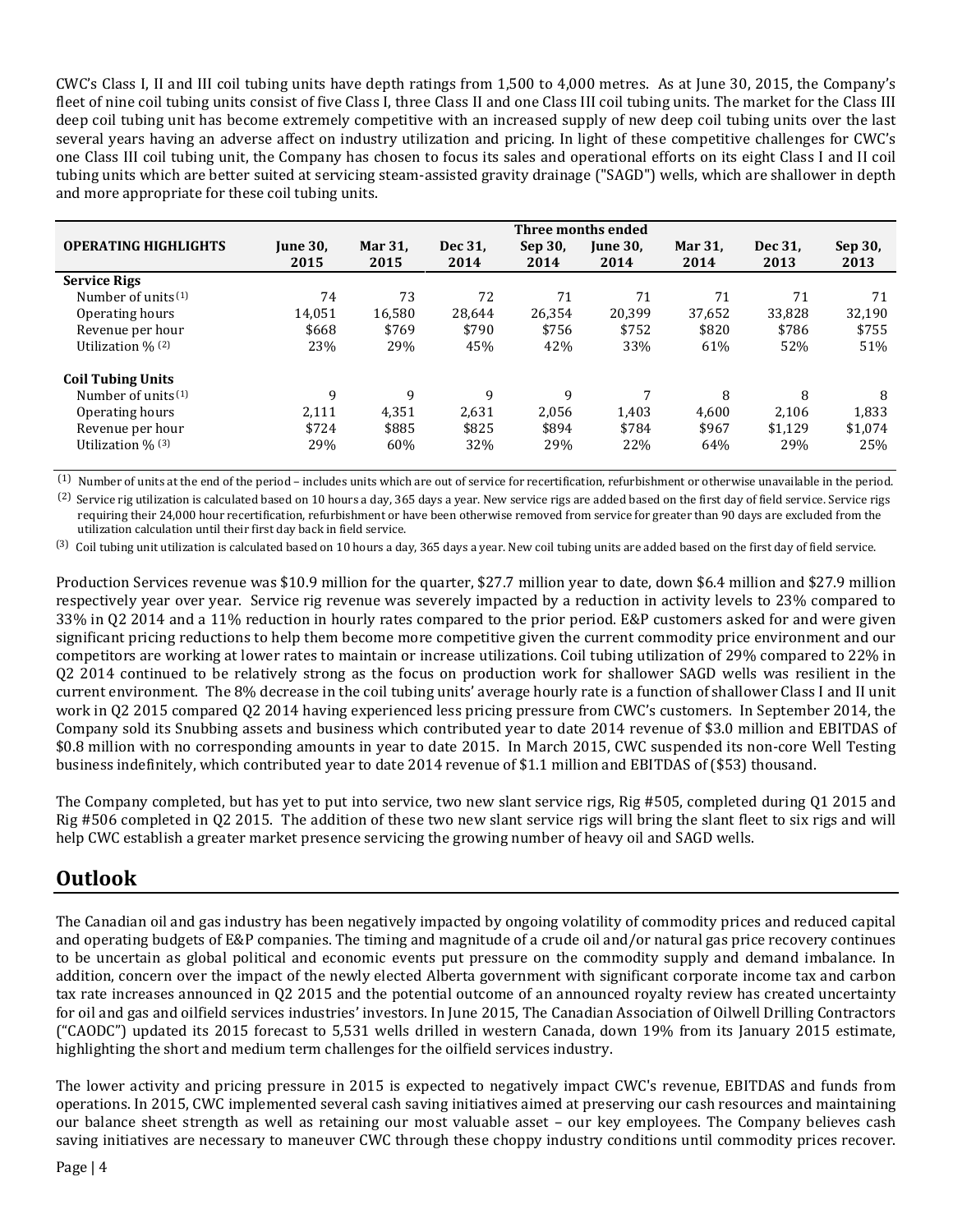With the continued uncertainty, CWC remains focused on managing discretionary spending, staffing levels and critically evaluating pricing and its capital spending program. CWC also has significant tax pools to shelter corporate income taxes and does not expect to pay cash taxes until 2018.

For the remainder of 2015, CWC expects stronger than industry average drilling rig utilization to offset softer pricing as six of our nine drilling rigs are currently active. In addition, CWC anticipates that at some point in the short to medium term future, E&P customers will start increasing service rig activity for workovers and maintenance as an indefinite deferral of this type of work by our E&P customers on their producing wells will result in lower production and cash flow streams. CWC has the right equipment, employees, locations and relationships to properly position us to service this work.

|                                  | Three months ended |        |           |          | Six months ended |        |           |             |
|----------------------------------|--------------------|--------|-----------|----------|------------------|--------|-----------|-------------|
|                                  | <b>June 30,</b>    |        |           |          | <b>June 30,</b>  |        |           |             |
| \$ thousands                     | 2015               | 2014   | Change \$ | Change % | 2015             | 2014   | Change \$ | Change %    |
| Revenue                          |                    |        |           |          |                  |        |           |             |
| Contract Drilling <sup>(1)</sup> | 2.639              | 3,240  | (601)     | (19%)    | 13,612           | 3,240  | 10.372    | $n/m^{(3)}$ |
| <b>Production Services</b>       | 10,869             | 17,248 | (6, 379)  | (37%)    | 27,726           | 55,621 | (27,895)  | (50%)       |
|                                  | 13,508             | 20,488 | (6,980)   | (34%)    | 41,338           | 58,861 | (17, 523) | (30%)       |
| Direct operating expenses        |                    |        |           |          |                  |        |           |             |
| <b>Contract Drilling</b>         | 2.093              | 2,334  | (241)     | $(10\%)$ | 8,333            | 2.334  | 5.999     | $n/m^{(3)}$ |
| <b>Production Services</b>       | 7,618              | 13,342 | (5,724)   | (43%)    | 19,597           | 38,205 | (18,608)  | (49%)       |
|                                  | 9,711              | 15,676 | (5,965)   | (38%)    | 27,930           | 40,539 | (12,609)  | (31%)       |
| Gross margin $(2)$               |                    |        |           |          |                  |        |           |             |
| <b>Contract Drilling</b>         | 546                | 906    | (360)     | $(40\%)$ | 5,279            | 906    | 4,373     | $n/m^{(3)}$ |
| <b>Production Services</b>       | 3,251              | 3,906  | (655)     | (17%)    | 8,129            | 17,416 | (9, 287)  | (53%)       |
|                                  | 3,797              | 4,812  | (1,015)   | (21%)    | 13,408           | 18,322 | (4, 914)  | (27%)       |
| Gross margin percentage (2)      |                    |        |           |          |                  |        |           |             |
| <b>Contract Drilling</b>         | 21%                | 28%    |           | (7%)     | 39%              | 28%    |           | 11%         |
| <b>Production Services</b>       | 30%                | 23%    |           | 7%       | 29%              | 31%    |           | (2%)        |
|                                  | 28%                | 23%    |           | 5%       | 32%              | 31%    |           | $1\%$       |

# **Discussion of Financial Results**

(1) CWC entered into the contract drilling business on May 15, 2014, through the acquisition of Ironhand and results are included May 16, 2014 onward. (2) Please refer to the "Reconciliation of Non-IFRS Measures" section for further information.

(3) Not meaningful.

### **Revenue**

Revenue has declined year over year both for the quarter and year to date. Year to date revenues in Contract Drilling have increased as a result of the acquisition of Ironhand on May 2014. Both Contract Drilling and Production Services segments experienced reduced utilization and reduced day and hourly rates resulting in lower than anticipated revenue in both segments consistent with declines seen throughout the industry.

Many direct operating expenses are variable in nature and increase or decrease with activity levels such that changes in operating costs generally correspond to changes in revenue or activity levels. Labour is the largest cost incurred by the Company, the majority related to field operating employees and, as such, variable in nature. Both Contract Drilling and Production Services announced reductions to the field labour costs to offset declining revenue rates. These savings will be realized in the third and fourth quarters. There is however a portion of our labour costs which are fixed and do not generally reduce, even in periods of lower activity. Year over year gross margin percentages have increased both for the quarter and year to date as a result of fixed repair and maintenance costs that normally would take place in the second quarter being delayed as well as reductions in all discretionary costs.

#### **Selling and Administrative Expenses and Transaction Costs**

| Three months ended<br><b>June 30,</b>  |                          |       |                  |          | Six months ended<br><b>June 30,</b> |       |                  |          |
|----------------------------------------|--------------------------|-------|------------------|----------|-------------------------------------|-------|------------------|----------|
| \$ thousands                           | 2015                     | 2014  | <b>Change</b> \$ | Change % | 2015                                | 2014  | <b>Change</b> \$ | Change % |
| Selling and administrative<br>expenses | 3.020                    | 3.636 | (616)            | (17%)    | 7,377                               | 7.690 | (313)            | (4%)     |
| Transaction costs                      | $\overline{\phantom{a}}$ | 715   | 715)             | n/m      | $\blacksquare$                      | 788   | (788)            | n/m      |

Q2 2015 selling and administrative expenses of \$3.0 million are 17% lower than Q2 2014. The decrease both in the quarter and year to date is a result of the impact of cash savings initiatives undertaken in 2015, including the voluntary salary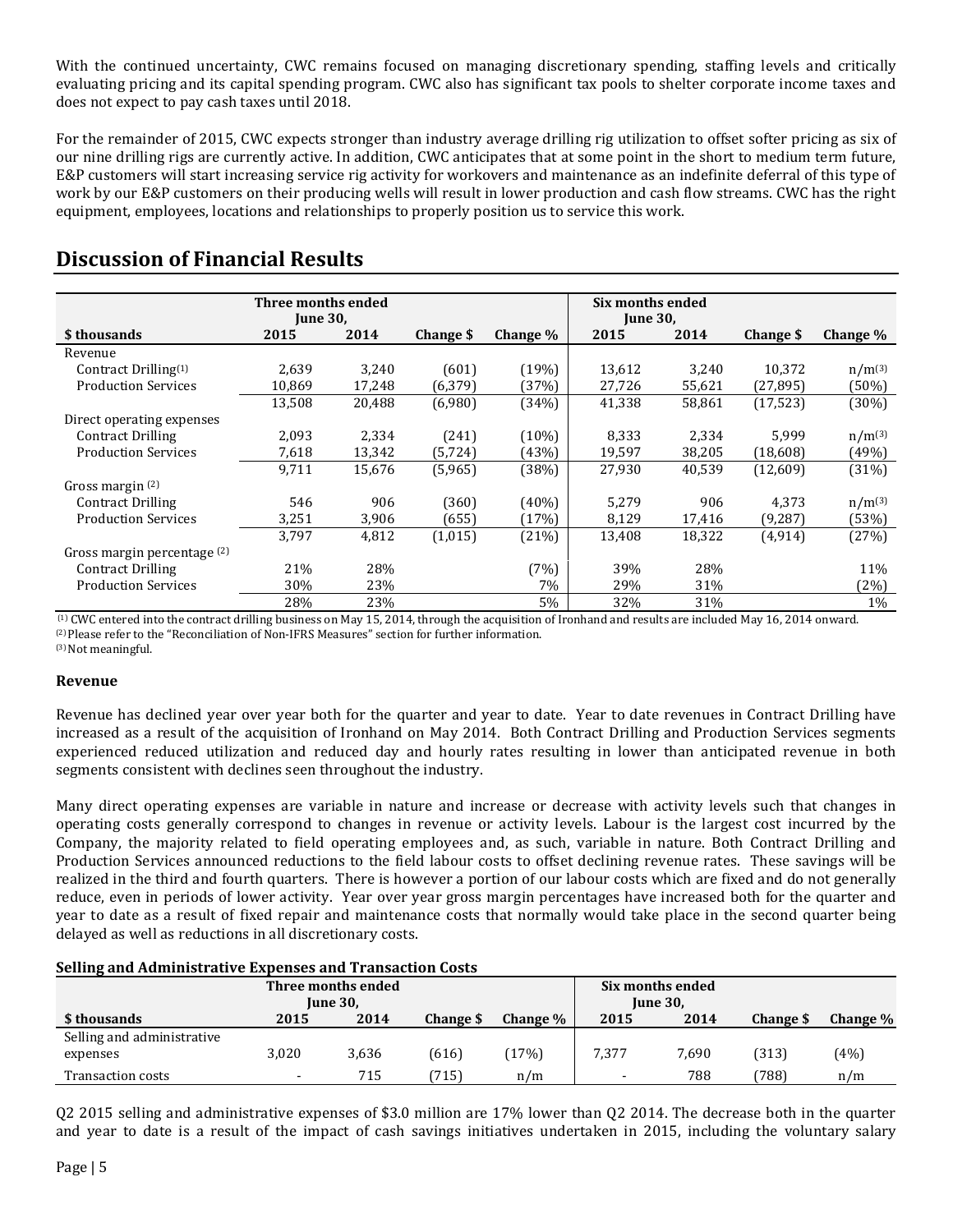reductions by senior management, cash savings from layoffs and lower bonus accruals. The reduction in activity and corporate focus on reducing discretionary costs has positively impacted expenses in both the three and six month periods. Offsetting this is higher bad debt expense in 2015 and additional selling and administrative expenses related to acquisition of Ironhand in Q2 2014. Selling and administrative expenses in future quarters are anticipated to benefit from layoffs and salary reductions.

Most selling and administrative expenses, such as building and office rent, and office staff salaries are fixed in nature and not subject to significant fluctuation on a quarterly basis. Other costs such as professional and legal fees can fluctuate depending on specific services received in the period.

#### **EBITDAS**

|                             | Three months ended |         |           |                          |                 | Six months ended |           |             |
|-----------------------------|--------------------|---------|-----------|--------------------------|-----------------|------------------|-----------|-------------|
| <b>June 30,</b>             |                    |         |           |                          | <b>Iune 30.</b> |                  |           |             |
| \$ thousands                | 2015               | 2014    | Change \$ | Change $\%$              | 2015            | 2014             | Change \$ | Change %    |
| EBITDAS <sup>(1)</sup>      |                    |         |           |                          |                 |                  |           |             |
| <b>Contract Drilling</b>    | 253                | 696     | (443)     | (64%)                    | 4,681           | 696              | 3.985     | $n/m^{(2)}$ |
| <b>Production Services</b>  | 1.683              | 1.781   | (98)      | (6%)                     | 4.050           | 12,517           | (8, 467)  | (68%)       |
| Corporate                   | (1, 159)           | (1,301) | 142       | (11%)                    | (2,700)         | (2,581)          | (119)     | 5%          |
|                             | 777                | 1,176   | (399)     | (34%)                    | 6,031           | 10,632           | (4,601)   | (43%)       |
| EBITDAS margin $(\%)$ $(1)$ | 6%                 | 6%      | n/a       | $\overline{\phantom{a}}$ | 15%             | 18%              | n/a       | (3%)        |

(1) Please refer to the "Reconciliation of Non-IFRS Measures" section for further information. (2) Not meaningful.

Management uses EBITDAS as a measure of the cash flow generated by the Company. Positive EBITDAS provides the cash flow needed to grow our business through purchase of new equipment or business acquisitions, maintain the dividend, repurchase outstanding common shares under a NCIB, and service and reduce outstanding long-term debt.

EBITDAS for Q2 2015 was \$0.8 million in comparison to \$1.2 million in Q2 2014. The \$0.4 million decrease year over year is a result of \$0.1 million from the year over year decrease in the Production Services, \$0.4 million decrease in the Contract Drilling segment offset by a \$0.1 million decrease in Corporate segment expenses. Year over year, EBITDAS of \$6.0 million has declined \$4.6 million from the six months ended June 30, 2014. Contract Drilling EBITDAS of \$4.7 million has increased \$4.0 million as a result of the decrease in activity being offset by a full six months of operations compared to one and a half months in 2014. Production Services EBITDAS of \$4.0 million has declined \$8.5 million from \$12.5 million year to date June 30, 2014. The decline in EBITDAS is a result of the year over year decline in service rig utilization and pricing. Corporate costs decreased for the quarter as a result of cash saving initiatives implemented early in 2015. The increase in year to date corporate costs is a result of lower salary costs and reduced discretionary expenditures offset by increased corporate costs resulting from the acquisition of Ironhand.

#### **Stock-Based Compensation**

| Three months ended<br>June 30, |      |      |           |          |      | Six months ended<br><b>Iune 30.</b> |                  |          |
|--------------------------------|------|------|-----------|----------|------|-------------------------------------|------------------|----------|
| \$ thousands                   | 2015 | 2014 | Change \$ | Change % | 2015 | 2014                                | <b>Change \$</b> | Change % |
| Stock based compensation       | 251  | 357  | (106      | $(30\%)$ | 574  | 637                                 | (63)             | $10\%$   |

Stock based compensation is primarily a function of the outstanding stock options and restricted share units ("RSUs") being expensed over their vesting term. As a generalization, a higher trading price for our common shares will increase the value of stock options and RSUs at their grant date which is the value used for expensing stock based compensation. The year over year decrease in annual stock based compensation expense is a result of stock options and RSUs granted in May 2014 being 1/3 vested at the end of the second quarter and the more recent stock options and RSUs issued in December being issued at a lower stock price of \$0.45.

#### **Finance Costs**

| Three months ended |      |      |                  |          |                 | Six months ended |                  |          |
|--------------------|------|------|------------------|----------|-----------------|------------------|------------------|----------|
| <b>Iune 30.</b>    |      |      |                  |          | <b>Iune 30.</b> |                  |                  |          |
| \$ thousands       | 2015 | 2014 | <b>Change \$</b> | Change % | 2015            | 2014             | <b>Change</b> \$ | Change % |
| Finance costs      | 525  | 523  |                  |          | .099            | 966              | 133              | 14%      |

Finance costs for Q2 2015 are consistent with Q2 2014 as debt was \$51.3 million as at June 30, 2014 compared to \$51.6 million as at June 30, 2015. Year to date finance costs have increased year over year as a result of lower debt levels the first two quarters of 2014 prior to the purchase of Ironhand. Effective June 30, 2015, the applicable rates under the revolving debt facility are: bank prime rate plus 1.0%, bankers acceptances rate plus a stamping fee of 2.0% and a standby fee rate of 0.45%.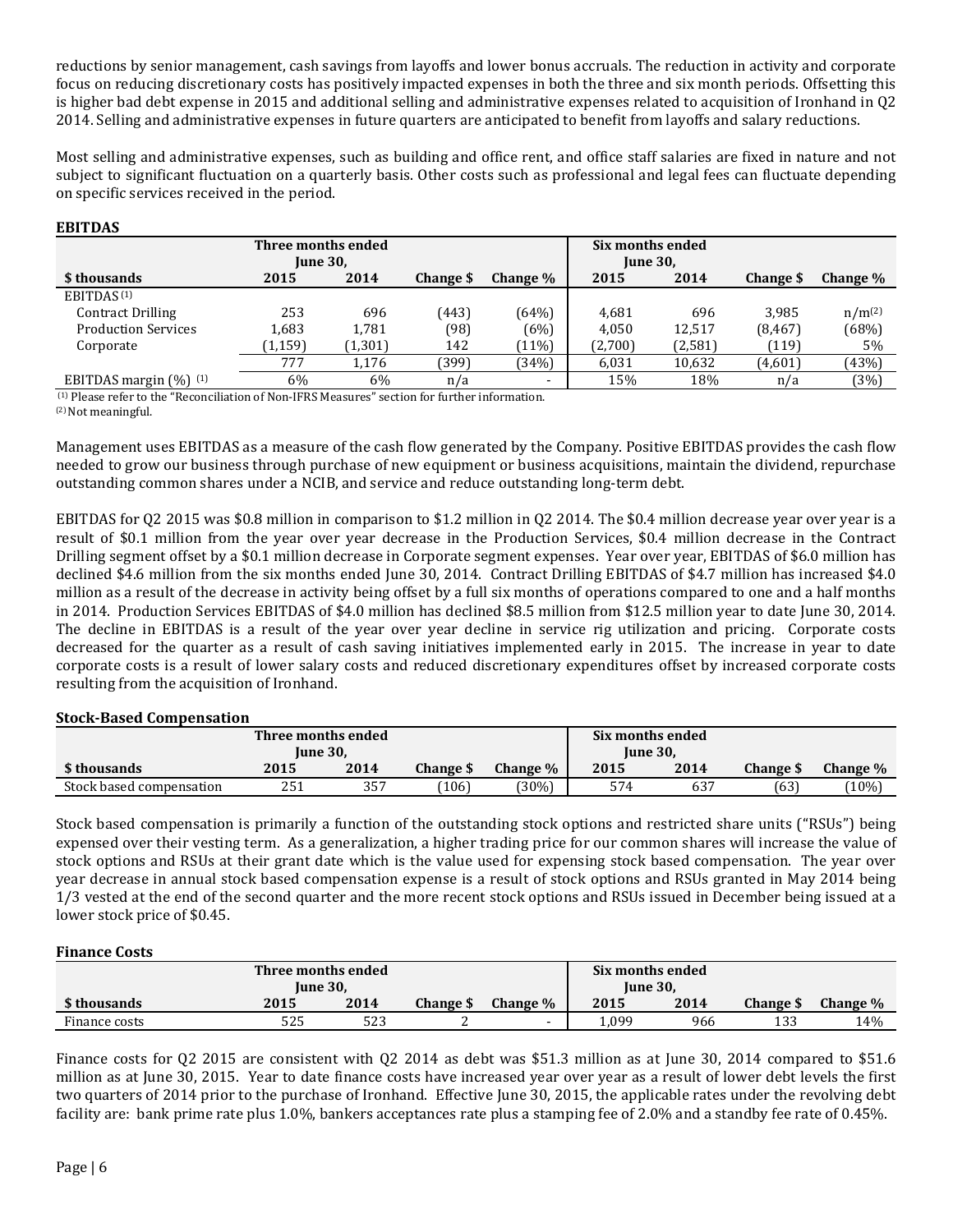| <b>Depreciation</b>        |                    |       |                  |             |                  |       |           |             |
|----------------------------|--------------------|-------|------------------|-------------|------------------|-------|-----------|-------------|
|                            | Three months ended |       |                  |             | Six months ended |       |           |             |
|                            | <b>June 30,</b>    |       |                  |             | <b>June 30,</b>  |       |           |             |
| \$ thousands               | 2015               | 2014  | <b>Change</b> \$ | Change %    | 2015             | 2014  | Change \$ | Change %    |
| <b>Depreciation</b>        |                    |       |                  |             |                  |       |           |             |
| <b>Contract Drilling</b>   | 540                | 479   | 61               | $n/m^{(1)}$ | 1.860            | 479   | 1.381     | $n/m^{(1)}$ |
| <b>Production Services</b> | 2.644              | 3,222 | (578)            | $18\%$      | 5,415            | 7,362 | (1, 947)  | (26%)       |
| Corporate                  | 94                 | 120   | (26)             | (22%)       | 187              | 245   | (58)      | (24%)       |
|                            | 3.278              | 3,821 | (543)            | $14\%$      | 7,462            | 8,086 | (624)     | (8%)        |

(1) Not meaningful.

Depreciation for drilling rigs and service rigs are based on hours of work. There can be significant variation in the historical cost basis for our service rigs based on type of rig and our newest service rigs, which have the highest cost and depreciation rate per hour, also typically have higher utilization. Coil tubing and well testing units are depreciated straight line resulting in consistent depreciation expense regardless of utilization or hours of use.

Depreciation in the Contract Drilling segment did not differ significantly year over year for the second quarter as the decrease in activity was offset by the segment being in operation for the full quarter. The Contract Drilling segment was purchased on May 15, 2014. Year to date the increase in depreciation for the Contract Drilling segment was offset by a decrease in Production Services segment as a result of the lower activity in service rigs.

#### **Loss (Gain) on Disposal of Equipment**

|                            | Three months ended<br>June 30, |       |           |             |      |      | Six months ended<br><b>Iune 30.</b> |             |  |
|----------------------------|--------------------------------|-------|-----------|-------------|------|------|-------------------------------------|-------------|--|
| \$ thousands               | 2015                           | 2014  | Change \$ | Change %    | 2015 | 2014 | <b>Change \$</b>                    | Change %    |  |
| Loss (gain) on disposal of |                                |       |           |             |      |      |                                     |             |  |
| equipment                  | 279                            | (113) | 392       | $n/m^{(1)}$ | 314  | 113  | 427                                 | $n/m^{(1)}$ |  |
| $(1)$ Not meaningful       |                                |       |           |             |      |      |                                     |             |  |

Management continually monitors the asset mix and equipment needs and invests and divests assets as needed to optimize our operations. During the first six months of 2015, the loss on disposal of equipment was the result of the sale of equipment and the regular replacement of crew trucks resulting in proceeds on sale of \$0.2 million.

#### **Income Taxes**

|                                                                    | Three months ended | Six months ended |                 |      |  |
|--------------------------------------------------------------------|--------------------|------------------|-----------------|------|--|
|                                                                    | <b>June 30,</b>    |                  | <b>June 30.</b> |      |  |
| \$ thousands                                                       | 2015               | 2014             | 2015            | 2014 |  |
| Net (loss) income before income taxes                              | (3,556)            | (4, 127)         | (3, 418)        | 268  |  |
| Deferred income tax expense (recovery)                             | 738                | (945)            | 838             | 205  |  |
| Deferred income tax expense (recovery) as a % of net (loss) before |                    |                  |                 |      |  |
| income taxes                                                       | (21%)              | 23%              | (25%)           | 76%  |  |
| Expected statutory income tax rate                                 | 26%                | 25%              | 26%             | 25%  |  |

The increase in income taxes in the current period is largely a result of a 2% increase in the Alberta corporate income tax rate that was announced in the second quarter, effective July 1, 2015, and the resulting revaluation of net deferred tax liability. The increase was partially offset by the year over year decrease in net income before income taxes. The Company has substantial tax pools and non-capital losses available to reduce future taxable income such that no cash taxes are expected to be payable until 2018.

#### **Net (Loss) Income and Comprehensive (Loss) Income**

| Three months ended<br><b>June 30,</b>         |         |          | Six months ended<br><b>June 30,</b> |        |         |      |         |             |
|-----------------------------------------------|---------|----------|-------------------------------------|--------|---------|------|---------|-------------|
|                                               |         |          | Change                              | Change |         |      | Change  | Change      |
| \$ thousands                                  | 2015    | 2014     |                                     | $\%$   | 2015    | 2014 |         | $\%$        |
| Net (loss) income and<br>comprehensive (loss) |         |          |                                     |        |         |      |         |             |
| income                                        | (4,294) | (3, 182) | (1, 112)                            | (35%)  | (4,256) | 63   | (4,319) | $n/m^{(1)}$ |
| $(1)$ Not monoingful                          |         |          |                                     |        |         |      |         |             |

(1) Not meaningful

Net (loss) income and comprehensive (loss) income decreased \$1.1 million year over year for the quarter and \$4.3 million year to date as a result of reduced operating activities in Production Services and an increase in the deferred tax expense resulting from the Q2 2015 increase in the Alberta corporate tax rate.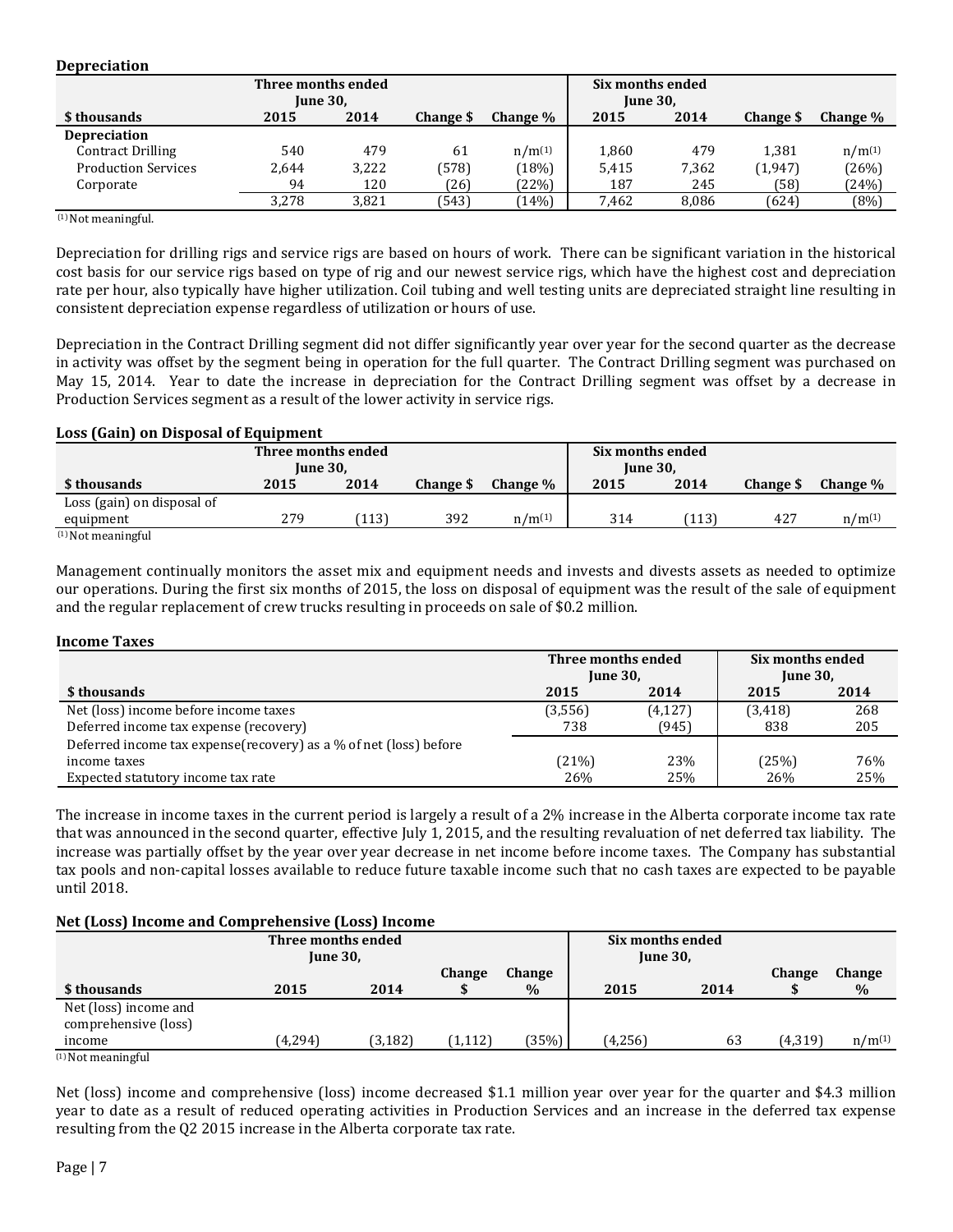# **Liquidity and Capital Resources**

The Company's liquidity needs in the short term and long term can be sourced in several ways including: funds from operations, borrowing against existing debt credit facilities, new debt instruments, equity issuances and proceeds from the sale of assets. Cash inflows are used to repay outstanding amounts on the Company's debt credit facility, fund capital requirements and pay dividends. At June 30, 2015, the Company's \$100 million credit facility, which does not mature until June 21, 2017, has approximately \$48.4 million undrawn.

During the first six months of 2015, the Company had operating cash flows of \$23.4 million. Of the \$23.4 million in cash flows from operations, \$7.0 million was used to fund capital expenditures net of proceeds on disposition, \$14.9 million was paid to reduce the outstanding debt and pay required interest and \$1.8 million was returned to shareholders in the form of cash dividends.

As at June 30, 2015 the Company had positive working capital excluding debt of \$6.5 million compared to \$20.6 million at December 31, 2014 and \$9.6 million at June 30, 2014. (Please refer to the "Reconciliation of Non-IFRS Measures" section for further information). The decline in working capital is expected in the second quarter in keeping with the seasonality of operations. Lower activity levels have resulted in reduced net working capital as a result of less revenue generated in the first six months of 2015. Typically, as activity increases in the third and fourth quarter, working capital will also increase.

The current industry slowdown in activity combined with the increased pressure to reduce day and hourly rates from E&P customers has reduced the Company's projections regarding operating cash flows for 2015. As a result, the Company instituted cash saving initiatives beginning Q1 2015 which was intended result in year over year cash savings of approximately \$25.5 million consisting of the following:

- reductions to the compensation of the Board of Directors and senior management of 9%;
- salary reductions to all employees of 4%;
- staff reductions of 15% of salaried employees and 5% of field employees;
- suspension of profit share and bonus programs for all employees;
- reduction of the 2015 capital expenditure budget by 26%; and,
- implementation of the DRIP and SDP with 70% shareholder participation combined with a reduction of the quarterly dividend March 31, 2015 to \$0.005 per common share and a further reduction of the quarterly dividend beginning September 30, 2015 to \$0.0025 per common share.

At June 30, 2015, CWC's Consolidated Debt to trailing 12 month EBITDA ratio is 1.8:1 with a debt covenant limit of 3.0:1. In response to the expected drop in CWC's EBITDA for 2015 and 2016, on March 13, 2015, we amended the credit agreement with our banking syndicate to amend our financial covenants for Consolidated Debt to EBITDA ratio from 3.0:1 to 3.5:1 for the quarters ending December 31, 2015 and March 31, 2016, reducing to 3.25:1 for quarters ending June 30, 2016 and September 30, 2016 and returning to 3.0:1 thereafter. Other debt covenants remain unchanged.

As funds from operations are expected to decline during the current downturn, the Company has focused on cash saving initiatives outlined above, reduction of capital expenditures and reduction of the dividend paid to shareholders. The Company has taken significant and immediate steps to ensure the Company has sufficient liquidity to cover future financial obligations.

### **Capital Requirements:**

Over the past three years the Company has been increasing its asset base of drilling rigs and service rigs. Given the Company's relatively young fleet of equipment many capital expenditures are discretionary in nature and are incurred with a view to increase the size and revenue generating capacity of the business as opposed to being required in order to maintain the current business operations. In 2014, the Company initiated a plan that would result in spending approximately \$3.0 million annually over the next several years to recertify the oldest of its service rigs due for their Level IV recertification. With the current downturn the Company has decided to delay the program to preserve cash flows. Because these recertifications are based on hours of service, the reduced activity currently being experienced in 2015 will prolong the time before recertification is required. Once utilizations return to normal, the program will be reinstated to ensure the effective management of the Company's cash flows as well as ensure that future operations are not negatively impacted by rigs "houring out". As at June 30, 2015, the Company has capital spending plans as noted in the section titled "Capital Expenditures". Additional discretionary capital expenditures will be required in order to continue to grow the Company's assets and revenue in the future. It is anticipated future cash requirements for capital expenditures will be met through a combination of funds generated from operations and bank debt from the Company's existing credit facility as required. However, additional funds may be raised by additional bank debt, other forms of debt, the sale of assets or the issue of equity.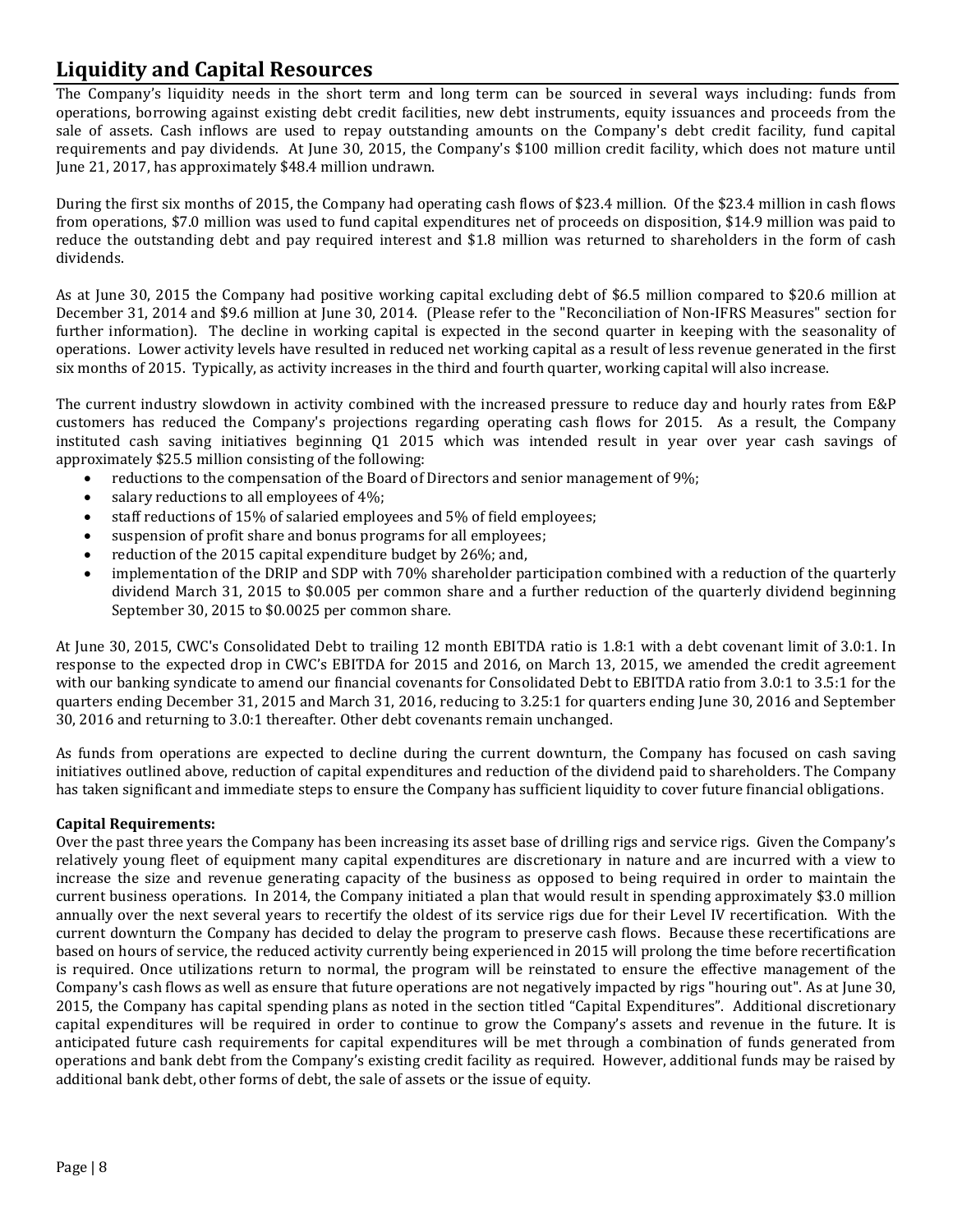CWC may require additional financing in the future to implement its strategies and business objectives. It is possible that such financing will not be available, or if available, will not be available on favorable terms. If CWC issues any shares in the future to finance its operations or implement its strategies, the current shareholders of CWC may incur a dilution of their interest.

### **Common Shares and Dividends**

The following table summarizes outstanding share data and potentially dilutive securities:

|                        | <b>August 10, 2015</b> | <b>Iune 30, 2015</b> | <b>December 31, 2014</b> |
|------------------------|------------------------|----------------------|--------------------------|
| Common shares          | 289,303,662            | 285.216.136          | 270.762.224              |
| Stock options          | 8,825,000              | 9.225.010            | 13.020.012               |
| Restricted share units | 1.945.000              | 1.945.000            | 2,065,000                |

During the six months ended June 30, 2015, 2,630,002 options were exercised, 120,000 RSUs were exercised and 11,703,910 shares were issued under the DRIP/SDP. In addition 1,165,000 options, 75,000 were issued and 75,000 RSUs were forfeited. Subsequent to Q2, 4,025,934 shares were issued under the DRIP/SDP.

On December 23, 2014, the Company introduced a DRIP and SDP as a prudent cash resource measure given the volatility and uncertainty in the oil price environment. Participation in the DRIP or the SDP is optional and will not affect shareholders' cash dividends unless they elect to participate in the DRIP or SDP. The adoption of the DRIP and SDP provides CWC with additional cash resources while ensuring that it continues to maintain its balance sheet flexibility allowing for the payment of a cash or stock dividend. Shares issued under DRIP and SDP have a dilutive effect to shareholders that elect to receive a cash dividend.

Since the introduction of the DRIP and SDP on December 23, 2014, the following shares have been issued under the respective plans:

|                                                      | <b>July 15, 2015</b> | <b>April 15, 2015</b> | <b>January 15, 2015</b> |
|------------------------------------------------------|----------------------|-----------------------|-------------------------|
| Dividend declared per common shares                  | \$0.005              | \$0.005               | \$0.0175                |
| Common shares issued under DRIP                      | 4.025.934            | 3,275,513             | 7,982,080               |
| Common shares issued under SDP                       | 61.592               | 145.291               | 301.026                 |
| % of dividend settled through the issuance of shares | 69.7%                | 72.1%                 | 69.2%                   |
| Cash savings (in thousands)                          | 994                  | 1.006                 | 3.281                   |

The following table summarizes dividends declared or paid since March 31, 2014:

| <b>Declaration Date</b> | <b>Record Date</b> | <b>Payment Date</b> | Dividend per Common Share |
|-------------------------|--------------------|---------------------|---------------------------|
| May 15, 2014            | June 30, 2014      | July 15, 2014       | \$0.0175                  |
| August 14, 2014         | September 30, 2014 | October 15, 2014    | \$0.0175                  |
| November 12, 2014       | December 31, 2014  | January 15, 2015    | \$0.0175                  |
| March 9, 2015           | March 31, 2015     | April 15, 2015      | \$0.0050                  |
| May 13, 2015            | June 30, 2015      | July 15, 2015       | \$0.0050                  |
| August 10, 2015         | September 30, 2015 | October 15, 2015    | \$0.0025                  |

The reduction in the declared dividend from \$0.02 cents per share annually to \$0.01 cent per share annually will provide CWC additional flexibility to repay long term debt, invest in capital expenditures and/or acquire the Company's shares under its NCIB program.

The declaration of dividends is determined on a quarter by quarter basis by the Board of Directors and is based on the sustainability of its cash flows and earnings in the future.

The Company renewed its NCIB effective May 22, 2015, to purchase from time to time, as it considered advisable, up to 14,229,807of its issued and outstanding common shares through the facilities of the TSX Venture Exchange ("TSXV") or other recognized marketplaces. The price that the Company will pay for any common share under the NCIB will be the prevailing market price on the TSXV or such other recognized marketplace at the time of such purchase. During 2014, 1,145,000 common shares were purchased and returned to treasury and cancelled under the NCIB for total proceeds including commissions of \$0.9 million. No purchases were made in the first six months of 2015. The NCIB expires on May 21, 2016 unless renewed.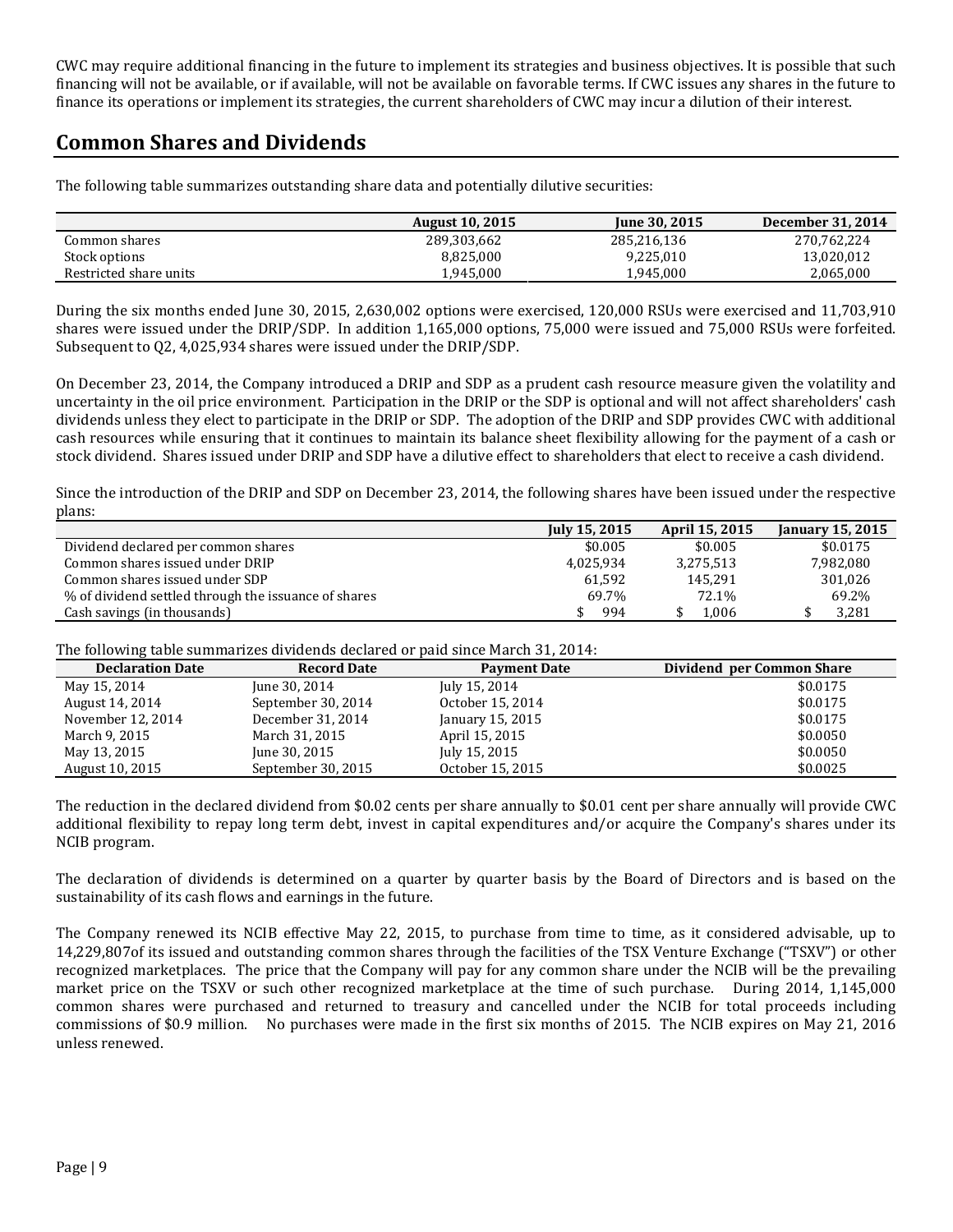# **Capital Expenditures**

|                                        | Three months ended<br><b>June 30,</b> |       | Six months ended<br><b>June 30,</b> |       |
|----------------------------------------|---------------------------------------|-------|-------------------------------------|-------|
| \$ thousands                           | 2015                                  | 2014  | 2015                                | 2014  |
| <b>Contract Drilling</b>               | 1,492                                 | 1,805 | 3.262                               | 1,805 |
| <b>Production Services</b>             | 641                                   | 2,428 | 3,882                               | 5,439 |
| Total capital expenditures             | 2,133                                 | 4,233 | 7.144                               | 7,244 |
|                                        |                                       |       |                                     |       |
| Growth capital                         | 321                                   | 2.157 | 4.153                               | 3,444 |
| Maintenance and infrastructure capital | 1.812                                 | 2.076 | 2.991                               | 3,800 |
| Total capital expenditure              | 2,133                                 | 4,233 | 7.144                               | 7,244 |

Year to date growth capital spending of \$4.2 million was primarily incurred to complete slant service Rigs #505 and #506 and supporting equipment in order to further expand our growth in heavy oil and SAGD wells. Additional growth capital was incurred to complete upgrades to Drilling Rig #2. Maintenance capital spending of \$3.0 million has been primarily directed at adding a Rig Walking System for Drilling Rig #3, required drilling and service rig recertification costs and upgrades, additions to field equipment for the service rig and coil tubing divisions and information technology infrastructure.

### **Commitments and Contractual Obligations**

Under the terms of the Company's amended credit facility, the Bank Loan is due in full on June 21, 2017. The Company is committed to monthly payments of interest and bank charges until June 21, 2017. There have been no significant changes in commitments or contractual obligations since December 31, 2014. Management believes that, despite the lower activity levels anticipated for its services combined with the cash saving initiatives planned for 2015, there will be sufficient cash flows generated from operations to service the interest on the debt, finance the required maintenance capital of the Company and maintain a dividend payment to its shareholders.

#### **\$ thousands, except per share amounts 2015 2014 2013 Three months ended June 30 March 31 Dec. 31 Sept. 30 June 30 March 31 Dec. 31 Sept. 30** Revenue 13,508 27,830 45,959 38,846 20,488 38,373 31,515 28,559 EBITDAS 777 5,254 13,540 9,886 1,176 9,456 7,598 7,578 Net income (loss) (4,294) 38 (15,760) 2,246 (3,182) 3,245 2,196 1,629 Net income (loss) per share: basic and diluted (0.02) 0.00 (0.06) 0.01 (0.01) 0.02 0.01 0.01 0.01 Total assets 249,544 258,835 275,353 288,011 277,679 151,661 148,999 150,522 Total long-term debt 51,618 55,096 65,666 60,313 51,324 43,547 44,009 46,225 Shareholders' equity 171,100 174,925 172,705 193,151 195,851 92,202 91,344 91,537

# **Summary and Analysis of Quarterly Data**

The table above summarizes CWC's quarterly results for the previous eight financial quarters. All of CWC's operations are carried out in western Canada. The second quarter is typically expected to be the weakest financial and operating quarter for the Company due to ground conditions being impacted by spring breakup. The ability to move heavy equipment in the Canadian crude oil and natural gas fields is dependent on weather conditions. As warm weather returns in the spring, the winter's frost comes out of the ground rendering many secondary roads incapable of supporting the weight of heavy equipment until they have thoroughly dried out. The duration of this spring breakup has a direct impact on the Company's activity levels. In addition, many exploration and production areas in northern Canada are accessible only in winter months when the ground is frozen enough to support equipment. As a result, late March through May is traditionally the Company's slowest time, and as such the revenue, operating costs, and financial results of the Company will vary on a quarterly basis.

Through the eight quarters presented, the amount of revenue and net income (loss), adjusted for the effects of seasonality, have fluctuated primarily due to changes in the utilization of our equipment generally and the increase in the number of drilling rigs, service rigs and coil tubing units over the period as detailed in the section titled "Operational Overview".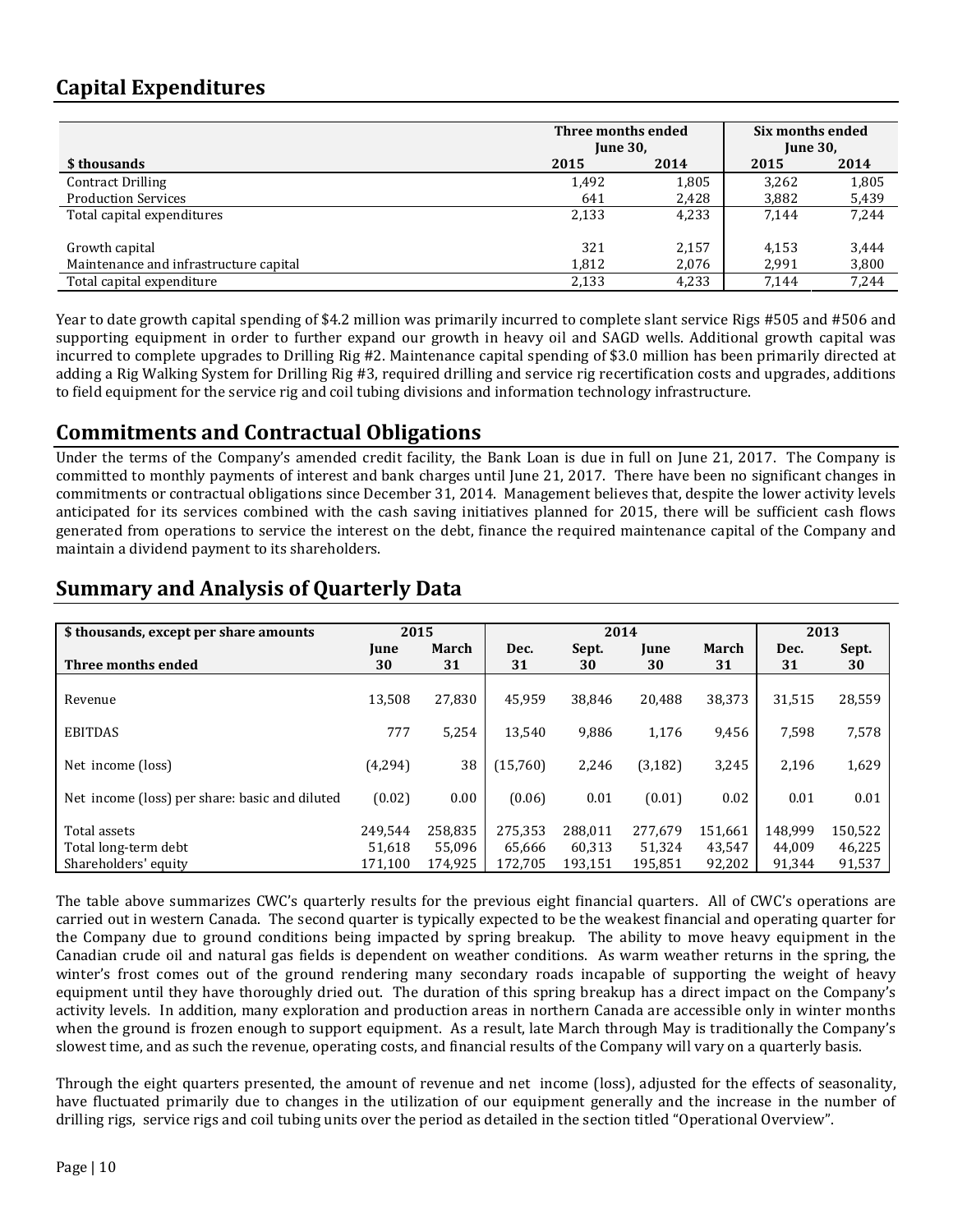Other significant impacts have been a result of:

- Q2 2015 continued to be negatively impact by global market conditions resulting in a 34% decline in both revenues and EBITDAS. Net loss was further impacted by the 2% increase to the Alberta corporate tax rate;
- Q1 2015 was impacted by the global oversupply of oil and the 2014 decision by OPEC not to curtail production which resulted in significant decreases in revenue in both Contract Drilling and Production Services. Decreases in rates were demanded by E&P customers which further impacted revenue negatively. The result was a 27% and 44% decline in revenue and EBITDAS respectively, year over year;
- Q4 2014 represented another record revenue quarter for CWC since the Company's inception. The Contract Drilling segment, acquired in the second quarter of 2014, represented 44% of the Company's Q4 revenue;
- Q4 2014 saw revenue in the Production Services segment decline on a year over year basis by 19%. Of the \$5.9 million decrease in revenue, \$1.9 million is a result of a decrease in the snubbing assets and business as it was sold in Q3 2014 with the remaining \$4.0 million decline in revenue a result of reduced activity level with several of CWC's largest E&P customers. Q4 2014 service rig utilization declined by 7% compared to Q4 2013;
- Q4 2014 net loss includes \$20.9 million goodwill impairment. Goodwill arose on the purchase of Ironhand in Q2 2014. At the time of purchase, the current economic downturn had not yet emerged and all indications were that CWC would continue to grow the Contract Drilling segment with the completion of Rig #9 and building an additional Rig #10 in 2015. In Q1 2015, revised predictions of lower drilling activity were released by CAODC and PSAC and analysts were predicting that 2015 would be a significantly challenging year for oilfield service companies. Although the Company anticipates the decline in the Contract Drilling segment revenue to be less than others in the industry, the anticipated decline was sufficient to indicate an impairment to the Goodwill;
- Q3 2014 represented the first full three month period with the Contract Drilling segment which represented 39% of the Company's Q3 revenue;
- Q3 2014 included a gain on disposal of equipment of \$0.2 million in net income as a result of the sale of the snubbing assets and business;
- Q2 2014 increase to total assets and shareholders' equity reflects the acquisition of Ironhand and related equity financing. Ironhand was acquired for a total purchase consideration of \$128.7 million;
- Q2 2014, \$0.8 million in transaction costs were incurred relating to the acquisition of Ironhand;
- Q3 2013, \$0.7 million for impairment of a coil tubing unit not completed due to the manufacturer going into receivership;
- Q2 2013, an increase in the precipitation levels in the spring of 2013 led to a prolonged spring breakup compared to recent years resulting in a larger decline in seasonal activity levels than in previous years.

# **Critical Accounting Estimates and Judgments**

This MD&A of the Company's financial condition and results of operations is based on the financial statements which are prepared in accordance with IFRS. The preparation of the financial statements requires that certain estimates and judgments be made with respect to the reported amounts of revenue and expenses and the carrying amounts of assets and liabilities. These estimates are based on historical experience and management's judgment. Anticipating future events involves uncertainty and consequently the estimates used by management in the preparation of the financial statements may change as future events unfold, additional experience is acquired or the Company's operating environment changes. In many cases the use of judgment is required to make estimates.

Estimates and underlying assumptions are reviewed on an ongoing basis. Revisions to accounting estimates are recognized in the period in which the estimates are revised and in any future periods affected. Further details of the nature of these estimates and assumptions may be found in the relevant notes to the Annual Financial Statements and the interim unaudited financial statements for the three and six months ended June 30, 2015 and the section titled "Critical Accounting Estimates and Judgments" in the Annual MD&A. There have been no significant or material changes in the nature of critical accounting estimates and judgments since December 31, 2014.

### **New Accounting Pronouncements**

A number of new standards, amendments to standards and interpretations have been issued by the IASB and are not yet effective for the year ended December 31, 2015. The new standards, amendments to standards and interpretations have not been applied in preparing these condensed interim financial statements. None of these are expected to have a significant effect on the annual financial statements, except for: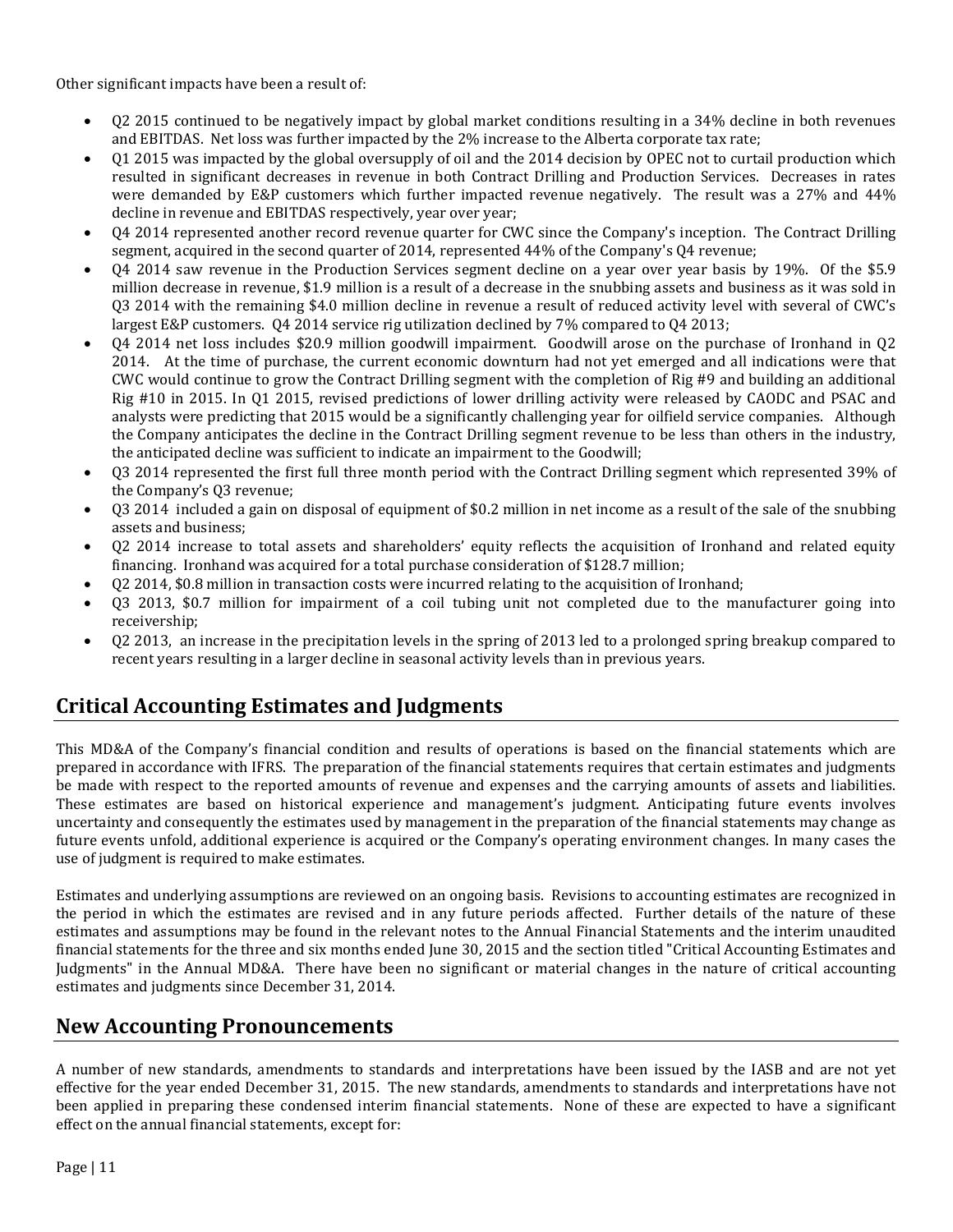IFRS 15, Revenue from Contracts with Customers, which provides guidance on revenue recognition and relevant disclosures. The standard provides a single, principles based five-step model to be applied to all contracts with customers. IFRS 15 was issued in May 2014 and applies to annual reporting periods beginning on or after January 1, 2018, with early adoption permitted under IFRS. The Company has not yet assessed the impact this standard will have on the financial statements.

### **CEO and CFO Certifications**

The CEO and CFO of TSX Venture Exchange listed companies, such as CWC, are not required to certify they have designed internal control over financial reporting, or caused it to be designed under their supervision, to provide reasonable assurance regarding the reliability of financial reporting and the preparation of financial statements for external purposes in accordance with IFRS. Instead, an optional form of certification has been made available to TSX Venture Exchange listed companies and has been used by CWC's certifying officers for the June 30, 2015 interim filings. The certification reflects what the Company considers to be a more appropriate level of CEO and CFO certification given the size and nature of the Company's operations. This certification requires that the certifying officer's state:

- They have reviewed the interim financial report and MD&A;
- That, based on their knowledge, they have determined there is no untrue statement of a material fact, or any omission of material fact required to be stated which would make any statement not misleading in light of the circumstances under which it was made within the interim filings; and
- That based upon their knowledge, the interim filings, together with the other financial information included in the interim filings, fairly present in all material respects the financial condition, financial performance and cash flows of the Company as of the date and for the periods presented in the interim filings.

### **Risks and Uncertainties**

Certain activities of the Company are affected by factors that are beyond its control or influence. Additional risks and uncertainties that management may be unaware of, or that they determine to be immaterial, may also become important factors which affect the Company. Along with the risks discussed in this MD&A, other business risks faced by the Company may be found under "Risk Factors" in the Company's most recent Annual Information Form which is available under the Company's profile at [www.sedar.com](http://www.sedar.com/) or by contacting the Company.

# **Forward-Looking Information**

This MD&A contains certain forward-looking information and statements within the meaning of applicable Canadian securities legislation. Certain statements contained in this MD&A, including everything contained in the section titled "Outlook" and including statements which may contain such words as "anticipate", "could", "continue", "should", "seek", "may", "intend", "likely", "plan", "estimate", "believe", "expect", "will", "objective", "ongoing", "project" and similar expressions are intended to identify forward-looking information or statements. In particular, this MD&A contains forward-looking statements including management's assessment of future plans and operations, planned level of capital expenditures, expectations as to changes in activity levels, expectations on the sustainability of future cash flow and earnings and the ability to pay dividends, expectations with respect to oil and natural gas prices and price levels necessary for increases in oil and natural gas activity levels, activity levels in various areas, continuing focus on cash saving measures, expectations regarding the level and type of drilling and production and related drilling and well services activity in the WCSB, expectations regarding entering into long term drilling contracts, and expectations regarding the business, operations and revenue of the Company in addition to general economic conditions. Although the Company believes that the expectations and assumptions on which such forward-looking information and statements are based are reasonable, undue reliance should not be placed on the forward-looking information and statements because the Company can give no assurances that they will prove to be correct. Since forward-looking information and statements address future events and conditions, by their very nature they involve inherent risks and uncertainties. Actual results could differ materially from those currently anticipated due to a number of factors and risks. These include, but are not limited to, the risks associated with the drilling and oilfield services sector (ie. demand, pricing and terms for oilfield drilling and services; current and expected oil and gas prices; exploration and development costs and delays; reserves discovery and decline rates; pipeline and transportation capacity; weather, health, safety and environmental risks), integration of acquisitions, including the Ironhand Acquisition, competition, and uncertainties resulting from potential delays or changes in plans with respect to acquisitions, development projects or capital expenditures and changes in legislation, including but not limited to tax laws, royalties and environmental regulations, stock market volatility and the inability to access sufficient capital from external and internal sources and the inability to pay dividends. Accordingly, readers should not place undue reliance on the forward-looking statements. Readers are cautioned that the foregoing list of factors is not exhaustive. Additional information on these and other factors that could affect the Company's financial results are included in reports on file with applicable securities regulatory authorities and may be accessed through SEDAR at [www.sedar.com.](http://www.sedar.com/) The forward-looking information and statements contained in this MD&A are made as of the date hereof and the Company undertakes no obligation to update publicly or revise any forward-looking information or statements, whether as a result of new information, future events or otherwise, unless so required by applicable securities laws. Any forward-looking statements made previously may be inaccurate now.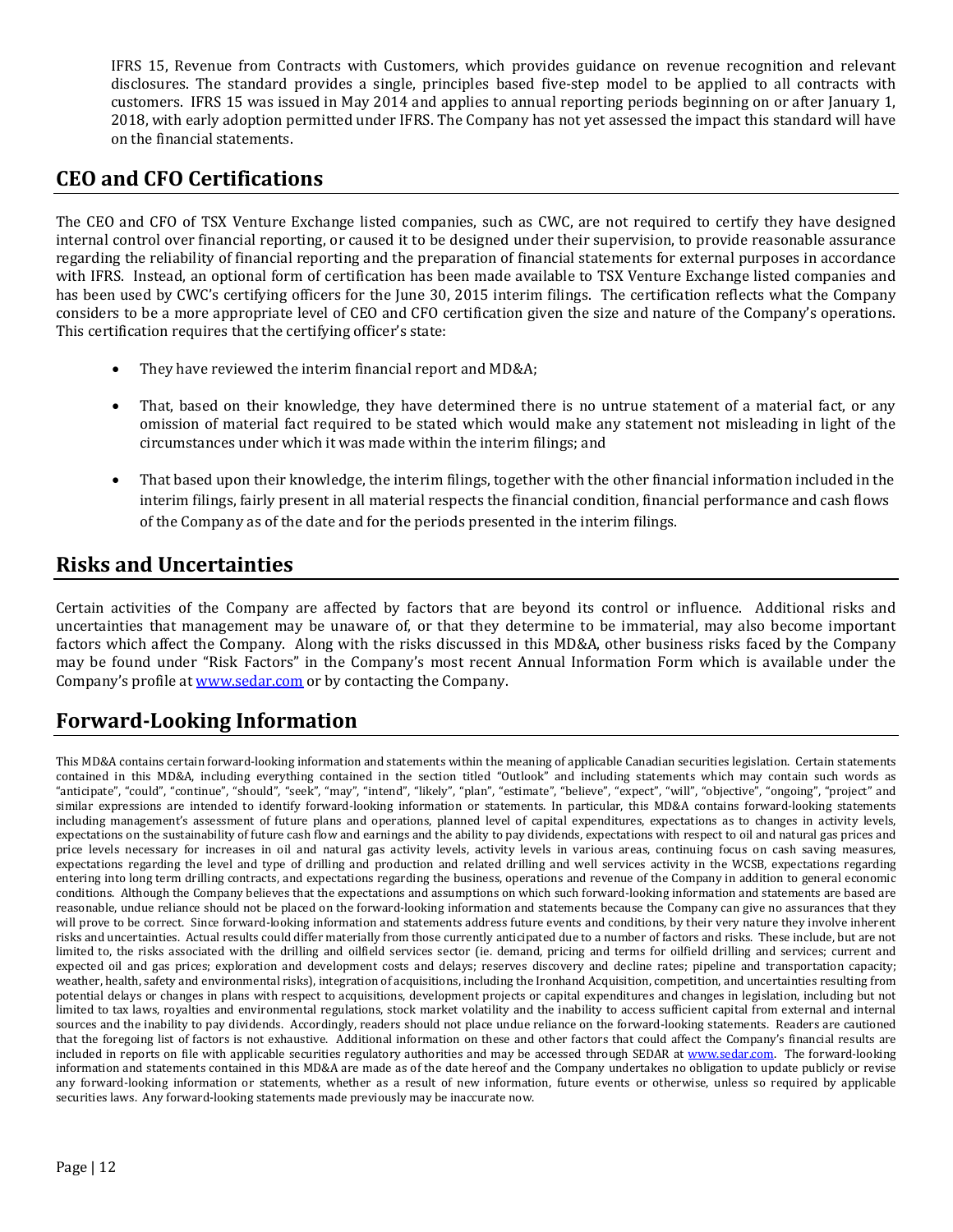### **Reconciliation of Non-IFRS Measures**

|                                                      | Three months ended<br><b>June 30,</b> |             | Six months ended<br><b>June 30,</b> |             |  |
|------------------------------------------------------|---------------------------------------|-------------|-------------------------------------|-------------|--|
| \$ thousands except share and per share amounts      | 2015                                  | 2014        | 2015                                | 2014        |  |
| <b>NON-IFRS MEASURES</b>                             |                                       |             |                                     |             |  |
|                                                      |                                       |             |                                     |             |  |
| <b>EBITDAS:</b>                                      |                                       |             |                                     |             |  |
| Net (loss) income                                    | (4,294)                               | (3, 182)    | (4,256)                             | 63          |  |
| Add:                                                 |                                       |             |                                     |             |  |
| Depreciation                                         | 3,278                                 | 3,821       | 7,462                               | 8,086       |  |
| Finance costs                                        | 525                                   | 523         | 1,099                               | 966         |  |
| <b>Transaction costs</b>                             |                                       | 715         |                                     | 788         |  |
| Income tax expense                                   | 738                                   | (945)       | 838                                 | 205         |  |
| Stock based compensation                             | 251                                   | 357         | 574                                 | 637         |  |
| Loss (gain) on sale of equipment                     | 279                                   | (113)       | 314                                 | (113)       |  |
| <b>EBITDAS</b> <sup>(1)</sup>                        | 777                                   | 1,176       | 6,031                               | 10,632      |  |
| EBITDAS per share - basic $(1)$                      | \$0.00                                | \$0.01      | \$0.02                              | \$0.06      |  |
| EBITDAS per share - diluted $(1)$                    | \$0.00                                | \$0.01      | \$0.02                              | \$0.05      |  |
| EBITDAS margin (EBITDAS/Revenue) <sup>(1)</sup>      | 6%                                    | 6%          | 15%                                 | 18%         |  |
| Weighted average number shares outstanding - basic   | 283,902,087                           | 213,515,563 | 280,797,326                         | 184,591,172 |  |
| Weighted average number shares outstanding - diluted | 283,902,087                           | 213,515,563 | 280,797,326                         | 194,334,851 |  |
|                                                      |                                       |             |                                     |             |  |
| Funds from operations:                               |                                       |             |                                     |             |  |
| Cash flows from operating activities                 | 5,869                                 | 5,983       | 23,357                              | 12,444      |  |
| Add (deduct): Change in non-cash working capital     | (5,092)                               | (5, 522)    | (17, 326)                           | (2,600)     |  |
| Funds from operations <sup>(2)</sup>                 | 777                                   | 461         | 6,031                               | 9,844       |  |
|                                                      |                                       |             |                                     |             |  |
| Gross margin:                                        |                                       |             |                                     |             |  |
| Revenue                                              | 13,508                                | 20,488      | 41,338                              | 58,861      |  |
| Less: Direct operating expenses                      | 9.711                                 | 15,676      | 27.930                              | 40.539      |  |
| Gross margin (3)                                     | 3.797                                 | 4.812       | 13,408                              | 18,322      |  |
| Gross margin percentage (3)                          | 28%                                   | 23%         | 32%                                 | 31%         |  |

| \$ thousands                                          | <b>June 30, 2015</b> | December 31, 2014 |  |  |
|-------------------------------------------------------|----------------------|-------------------|--|--|
|                                                       |                      |                   |  |  |
| Working capital (excluding debt):                     |                      |                   |  |  |
| <b>Current Assets</b>                                 | 13,334               | 38,405            |  |  |
| Less: Current Liabilities                             | (6,991)              | (18,003)          |  |  |
| Add: Current portion of long term debt                | 183                  | 201               |  |  |
| Working capital (excluding debt) (4)                  | 6,526                | 20,603            |  |  |
| Working capital (excluding debt) ratio <sup>(4)</sup> | 2.0:1                | 2.2:1             |  |  |
| Net debt:                                             |                      |                   |  |  |
| Long term debt                                        | 51,435               | 65.465            |  |  |
| Less: Current assets                                  | (13, 334)            | (38, 405)         |  |  |
| Add: Current liabilities                              | 6,991                | 18,003            |  |  |
| Net debt $(5)$                                        | 45,092               | 45,063            |  |  |

(1) EBITDAS (Earnings before interest and finance costs, income tax expense, depreciation, amortization, (gain) loss on disposal of asset, transaction costs, goodwill impairment and stock based compensation) is not a recognized measure under IFRS. Management believes that in addition to net earnings, EBITDAS is a useful supplemental measure as it provides an indication of the Company's ability to generate cash flow in order to fund working capital, service debt, pay current income taxes, pay dividends, repurchase common shares under the Normal Course Issuer Bid, and fund capital programs. Investors should be cautioned, however, that EBITDAS should not be construed as an alternative to net (loss) income and comprehensive (loss) income determined in accordance with IFRS as an indicator of the Company's performance. CWC's method of calculating EBITDAS may differ from other entities and accordingly, EBITDAS may not be comparable to measures used by other entities. EBITDAS margin is calculated as EBITDAS divided by revenue and provides a measure of the percentage of EBITDAS per dollar of revenue. EBITDAS per share is calculated by dividing EBITDAS by the weighted average number of shares outstanding as used for calculation of earnings per share.

<sup>(2)</sup> Funds from operations is not a recognized measure under IFRS. Management believes that in addition to cash flow from operations, funds from operations is a useful supplemental measure as it provides an indication of the cash flow generated by the Company's principal business activities prior to consideration of changes in working capital. Investors should be cautioned, however, that funds from operations should not be construed as an alternative to cash flow from operations determined in accordance with IFRS as an indicator of the Company's performance. CWC's method of calculating funds from operations may differ from other entities and accordingly, funds from operations may not be comparable to measures used by other entities. Funds from operations is equal to cash flow from operations before changes in non-cash working capital items related to operations.